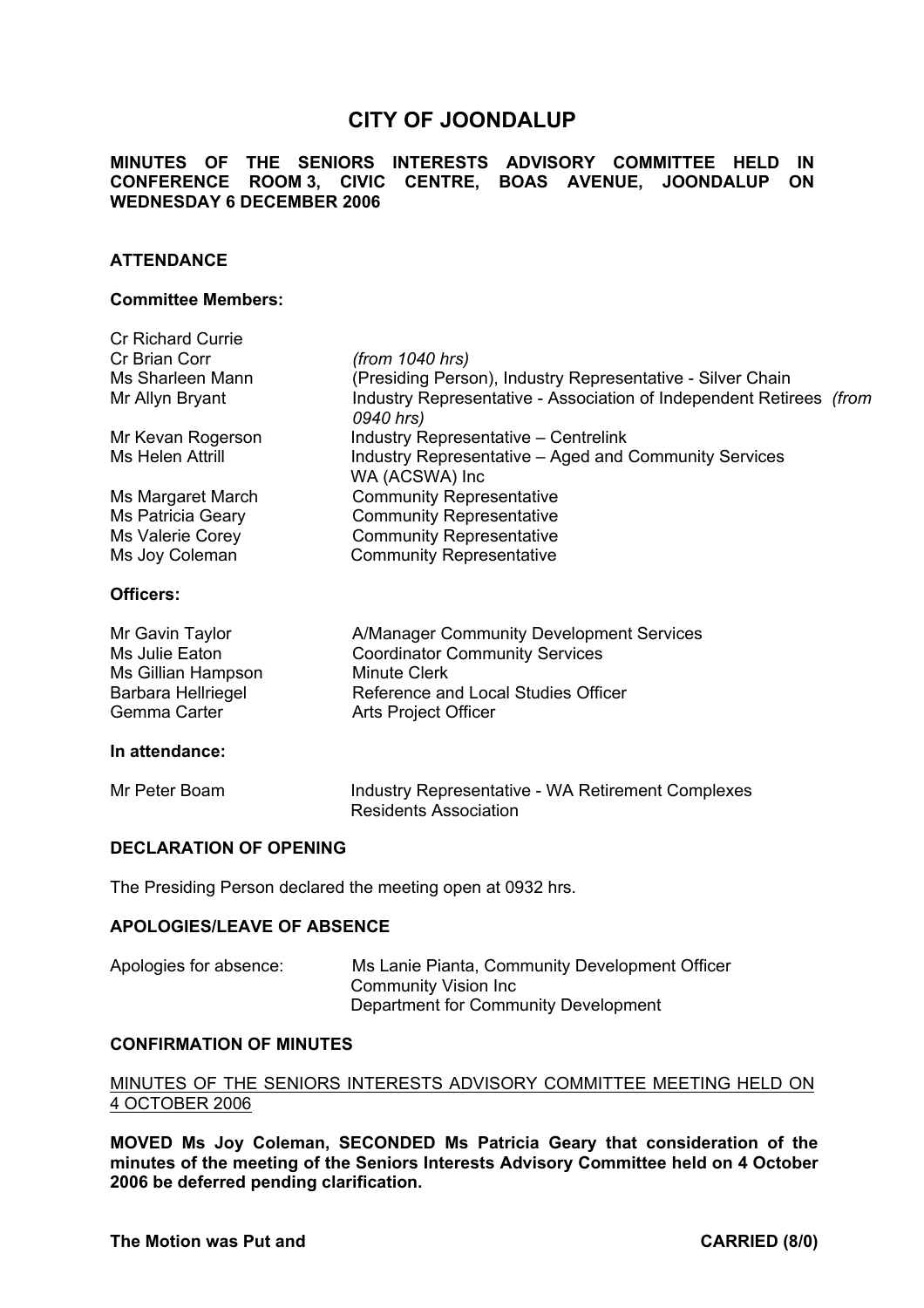**In favour of the motion:** Cr Currie, Ms Sharleen Mann, Ms Margaret March, Ms Patricia Geary, Ms Val Corey, Mr Kevan Rogerson, Ms Helen Attrill, and Ms Joy Coleman.

# **ANNOUNCEMENTS BY THE PRESIDING PERSON WITHOUT DISCUSSION**

Sharleen Mann advised that she has tendered her resignation from Silver Chain and consequently this will be her final meeting.

# **DECLARATIONS OF FINANCIAL INTEREST**

Nil.

# **IDENTIFICATION OF MATTERS FOR WHICH THE MEETING MAY SIT BEHIND CLOSED DOORS**

Not applicable.

# **PETITIONS AND DEPUTATIONS**

Nil.

*Allyn Bryant entered the meeting at 0940 hrs.*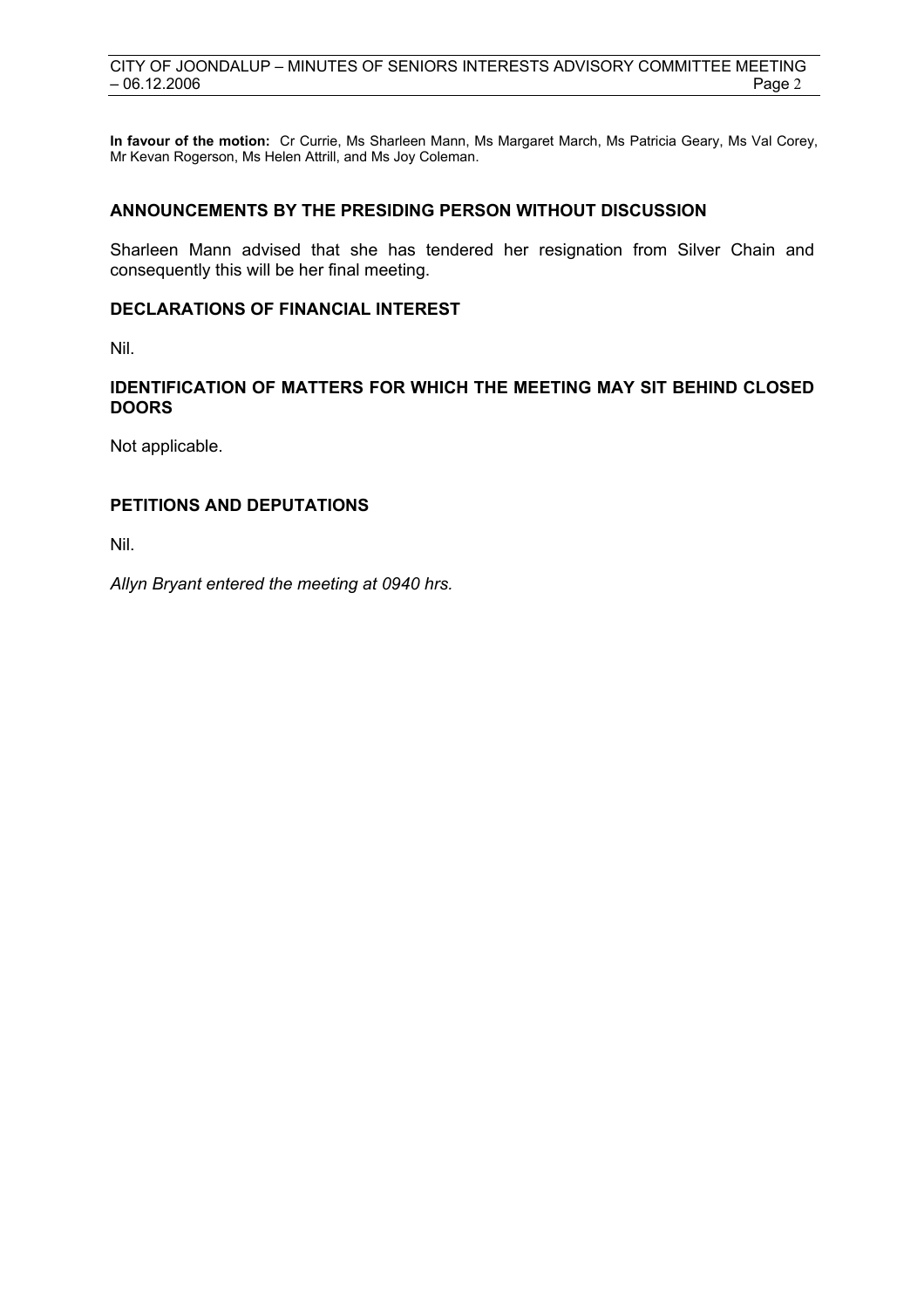# **ITEM 1 REVIEW OF SENIORS PLAN 2004-2008 [55511]**

**WARD:** All

**RESPONSIBLE** Mr Clayton Higham **DIRECTOR:** Director Planning and Community Development

#### **PURPOSE**

To provide the Seniors Interests Advisory Committee (SIAC) with information about the proposed review process of the Seniors Plan 2004–2008.

# **EXECUTIVE SUMMARY**

The Seniors Plan was developed to guide the efforts of the City of Joondalup in relation to its work with seniors. Council endorsed the Seniors Plan 2004–2008 on 11 November 2003. In accordance with the requirement that the plan be reviewed every three years, a process is outlined to complete the review by June 2007.

*It is recommended that the Seniors Interests Advisory Committee NOTES the proposed review process of the Seniors Plan 2004-2008.* 

# **BACKGROUND**

The Seniors Plan evolved from the "Seniors Master Plan – Leisure and Social Activity Needs", which was commissioned by Council in 2001. The consultant's brief was to inform Council of the social and recreation needs of seniors within the City of Joondalup.

The review of the Seniors Plan is due to commence in January 2007. The SIAC has reviewed the document as part of their agenda since August 2005 and will continue to identify strengths and limitations. The review will feed into aligning the Seniors Plan with other components of the Community Development Strategy, which was endorsed by Council in September 2006.

#### **DETAILS**

The SIAC have been reviewing actions in the Plan since first discussions in August 2005. Some actions have been modified as a result of recommendations of the committee. It is anticipated that a comprehensive review of the Plan will be conducted from January to June 2007.

The table below outlines a framework for the review and includes a timeline, key stakeholders and the method of consultation.

| <b>Timeline</b>   | <b>Stakeholder Group</b> | <b>Method</b>         | <b>Comment</b>          |
|-------------------|--------------------------|-----------------------|-------------------------|
| February 2007     | <b>SIAC</b>              | Workshop              | The SIAC will be        |
|                   |                          |                       | familiar with the Plan  |
|                   |                          |                       | as they have given      |
|                   |                          |                       | feedback since 2005     |
| March to May 2007 | Seniors Groups in        | Awareness raising on  | Workshops to be         |
|                   | the community i.e.       | issues that impact on | facilitated by suitably |
|                   | <b>Seniors Citizens</b>  | seniors               | qualified personnel.    |
|                   | Clubs, Probus Clubs      | <b>Focus Groups</b>   | Workshops to be         |
|                   | etc                      | Workshops             | held in different       |
|                   |                          | Questionnaires        | locations in the        |
|                   |                          |                       | community.              |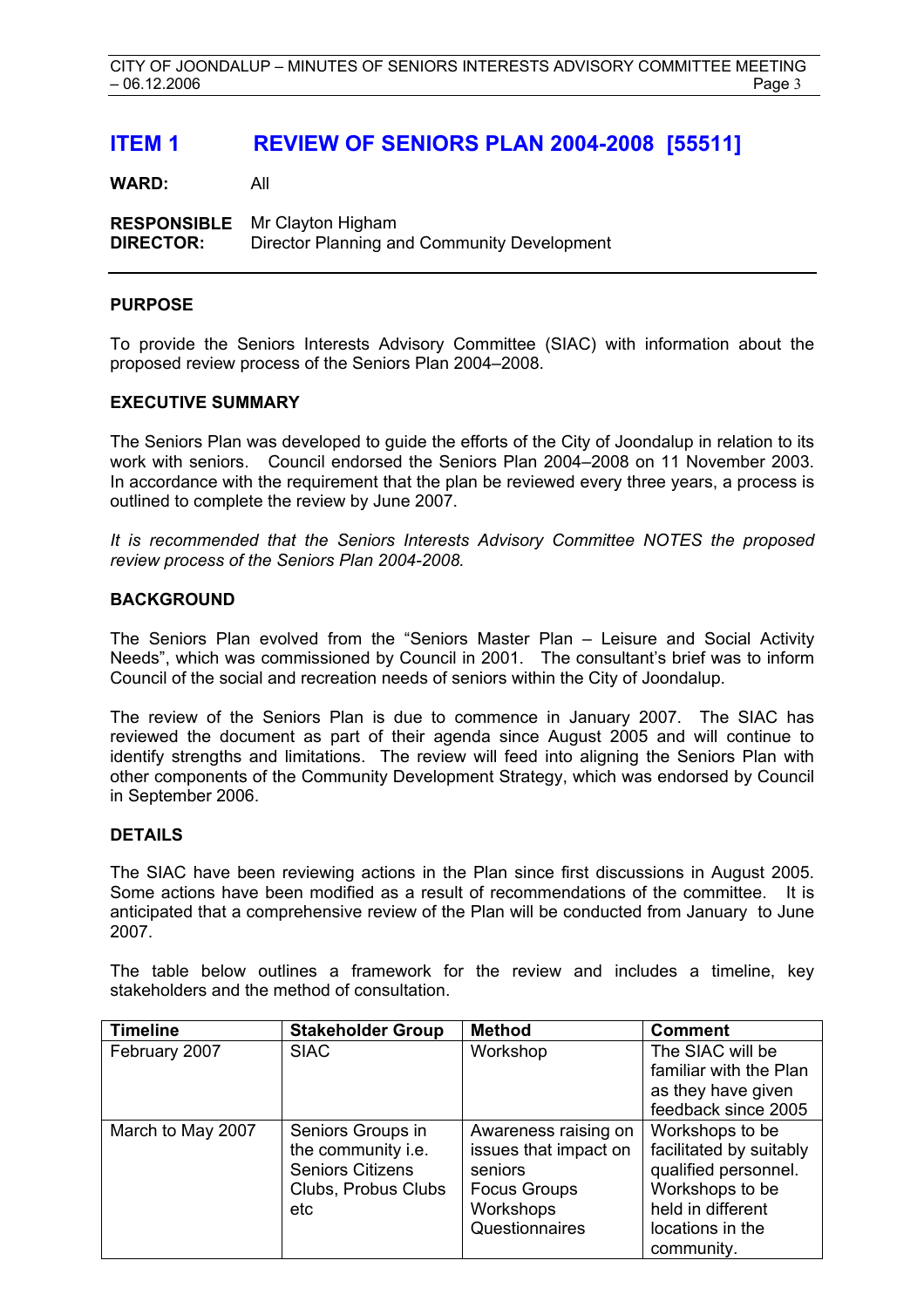| <b>Timeline</b>   | <b>Stakeholder Group</b>               | <b>Method</b>            | <b>Comment</b>                                                                 |
|-------------------|----------------------------------------|--------------------------|--------------------------------------------------------------------------------|
| March to May 2007 | Service providers,                     | <b>Focus Groups</b>      | Groups could be                                                                |
|                   | government and                         | Workshops                | clustered into                                                                 |
|                   | peak agencies                          | Questionnaires           | geographic regions                                                             |
| March to May 2007 | Individual seniors in<br>the community | Telephone/mail<br>survey | Questions targeted to<br>identify future needs<br>as well as review of<br>Plan |
| <b>June 2007</b>  |                                        | Report preparation       | Officers will prepare<br>the report for Council                                |

The review will be conducted in accordance with the City's Participation Policy and the media will be used to promote community awareness of the process.

# **Link to Strategic Plan:**

The Seniors Plan is directly linked to the following key focus areas of the City's Strategic Plan –

Community Wellbeing

# Outcome:

The City of Joondalup is known widely as a community that values and facilitates Lifelong Learning

# Outcome:

The City of Joondalup provides social opportunities that meet community needs

#### Objective 1.3:

To continue to provide services that meet changing needs of a diverse and growing community

#### Strategy 1.3.1

Provide leisure and recreational activities aligned to community expectations, incorporating innovative opportunities for today's environment

#### Strategy 1.3.2:

Provide quality of life opportunities for all community members

#### **Strategy 1.3.3:**

Provide support, information and resources

#### Outcome:

The City of Joondalup is a safe and healthy environment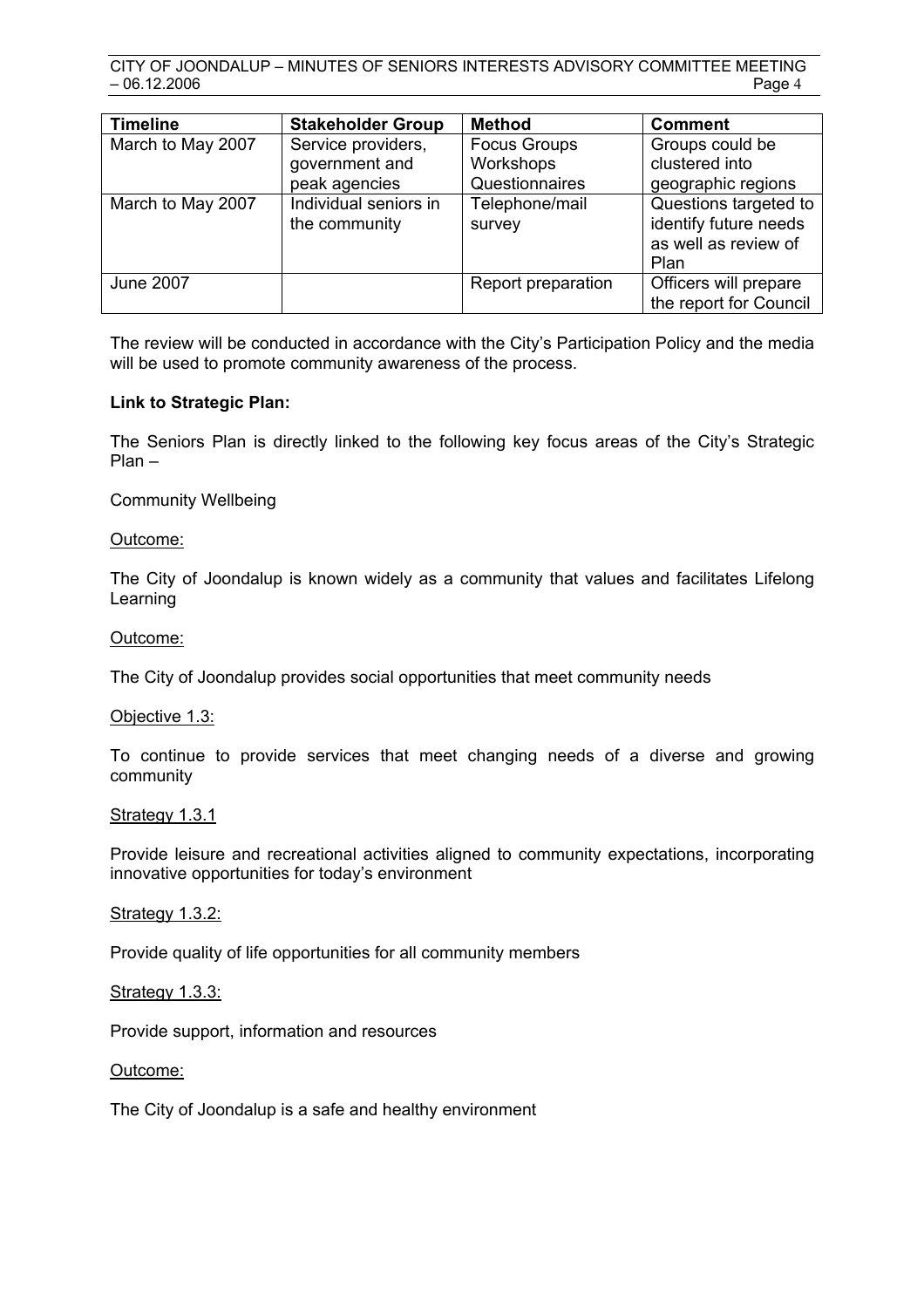#### **Legislation – Statutory Provisions:**

There is no statutory requirement for the City to have a Seniors Plan. It is considered best practice to implement the actions of the plan to enhance the well-being of seniors in the community.

# **Risk Management Considerations:**

The City has an ageing population and by implementing the tasks of the Seniors Plan, it is implementing measures that will benefit residents both now and in the future, as well as assisting in preventing common issues from escalating.

# **Financial/Budget Implications:**

The actions highlighted in the Seniors Plan are directional only and their identification, as part of the plan does not assume that funds are associated. Any initiatives that are to be undertaken by the City as a result of their inclusion in the Seniors Plan would need to seek funding approval through normal Council budget allocation processes. Funds were allocated in the 06/07 budget to assist with the implementation of the Seniors Plan.

City Officers will be undertaking the review of the Plan; the costs of the review will be the advertising associated with placing advertisements in the Community Newspaper, Have-A-Go newspaper and the Joondalup Voice column. Additional costs will be for the in-house printing of posters and pamphlets for distribution in the community to inform community members about the review. Funds are available within the budget allocation for the Seniors Master Plan Implementation.

#### **Policy Implications:**

A key action in the Seniors Plan is that "Council review all policies that affect seniors." The policies that are deemed to have the most impact on seniors are –

- Access and Inclusion (access to community facilities and public space; overcoming barriers that could prevent participation in community activities)
- Rates (reduced rates for seniors)
- Fees and Charges (reduced fees for seniors for some services)
- Use of community facilities (accommodation provided free of charge to seniors groups under the "subsidised use" policy).

An outcome of the review of the Plan may be that changes will be recommended for Council policies that are identified as important for, and impacting on seniors.

#### **Regional Significance:**

The Seniors Plan is a locally focused initiative; developed to guide the efforts of the City of Joondalup in relation to its work with seniors. There will be some issues unique for seniors within the City. Reviewing the Plan will enable those issues to be identified, just as including peak seniors groups and state government seniors agencies will provide opportunities for input on universal seniors issues common across regions, the state and indeed the country. Whilst focusing and operating locally, the Plan has and will continue to consider universal issues that impact upon seniors everywhere.

#### **Sustainability Implications:**

The existence of the Seniors Plan enables seniors the opportunity to actively participate in decision-making processes that aim to meet their needs.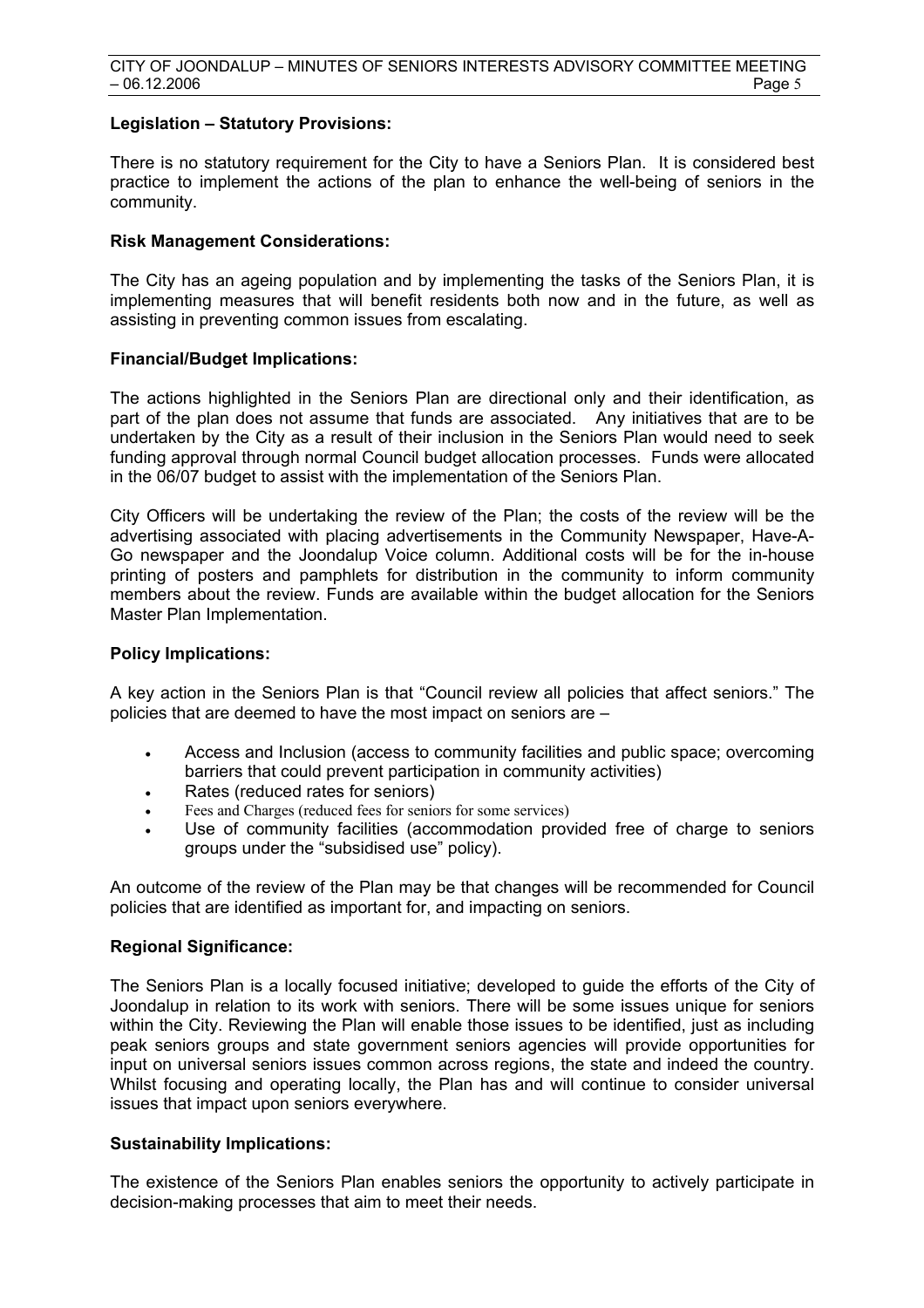# **Consultation:**

Key stakeholders will be invited to participate in the review of the Plan, so that a range of ideas, opinions and views are represented in the final report. It is essential that individual community members, seniors groups/clubs, community groups with significant seniors membership, peak seniors agencies, non-government agencies and government seniors agencies participate in the review process of the Plan.

Extensive participation of key stakeholders will ensure that the review process and the subsequent Plan encapsulates and reflects current and contemporary issues and trends. The outcome of the review of the Plan, will be the delivery of a document, that is relevant and that will act as a guide for the City its strategic planning with seniors and associated issues in an era that will see a rapid growth in the ageing population.

# **COMMENT**

The review of the Seniors Plan will commence in January 2007. The SIAC has reviewed the document as part on an ongoing basis as part of their agenda since August 2005; it will continue to identify strengths and limitations as part of the SIAC agenda. A more extensive and community-wide review will enable the City to produce an up-to-date and contemporary Plan, aligning the Seniors Plan with other components of the Community Development Strategy, endorsed by Council in September 2006.

# **ATTACHMENTS**

Attachment 1 Seniors Plan 2004–2008 including status report.

# **VOTING REQUIREMENTS**

Simple Majority

# **MOVED Cr Currie, SECONDED Ms Margaret March**

**That the Seniors Interests Advisory Committee SUPPORTS the proposed review process of the Seniors Plan 2004-2008.** 

#### **The Motion was Put and CARRIED (9/0) CARRIED (9/0)**

**In favour of the motion:** Cr Currie, Ms Sharleen Mann, Mr Allyn Bryant, Ms Margaret March, Ms Patricia Geary, Ms Val Corey, Mr Kevan Rogerson, Ms Helen Attrill, and Ms Joy Coleman.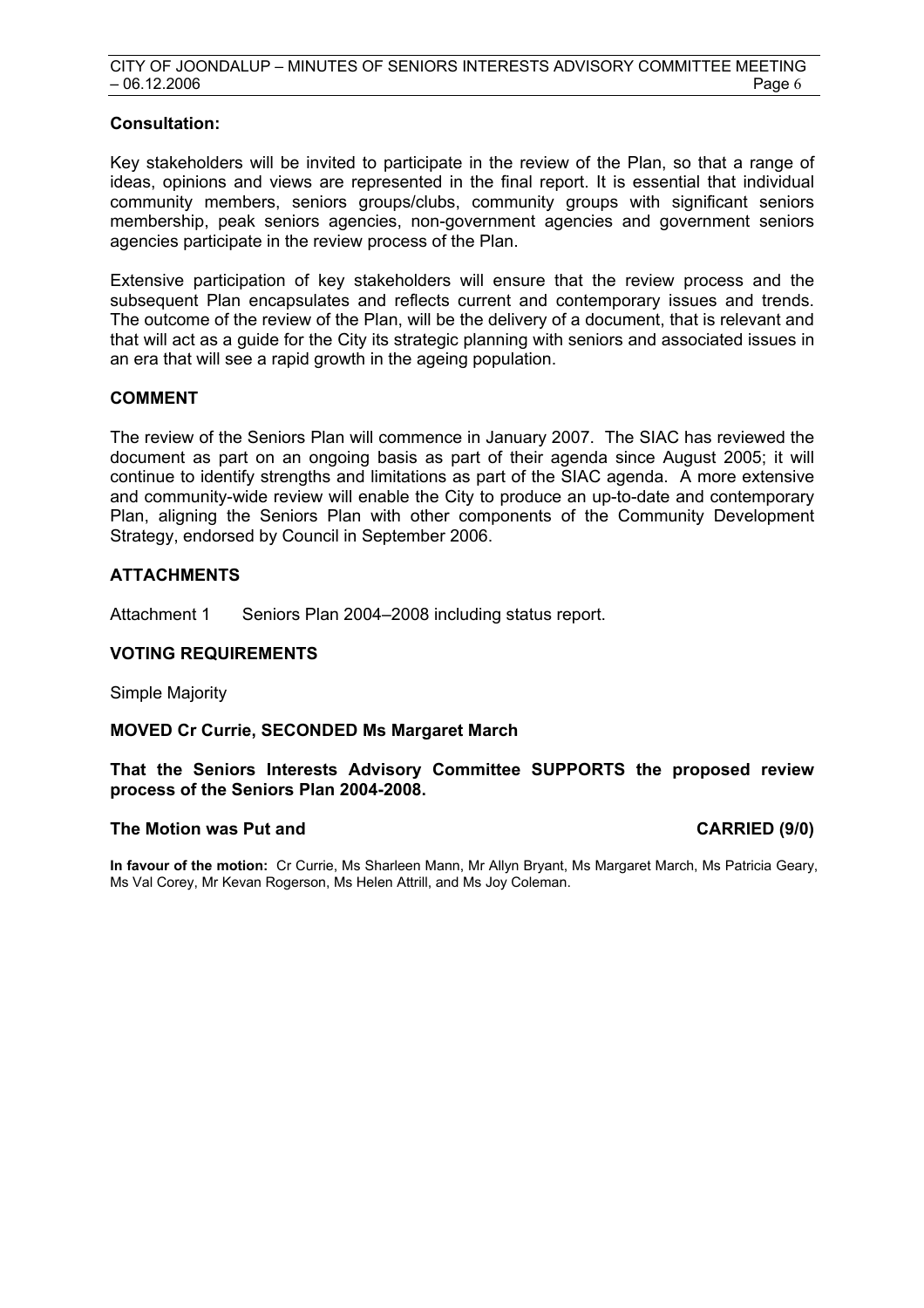# **ITEM 2 SENIORS: THIS IS YOUR LIFE EVENT [55511]**

**WARD:** All

**RESPONSIBLE** Mr Clayton Higham **DIRECTOR:** Planning and Community Development

# **PURPOSE**

To provide the Seniors Interests Advisory Committee (SIAC) with a report on the of the 2006 seniors event "Seniors: This is Your Life."

# **EXECUTIVE SUMMARY**

The Seniors: This is Your Life event was held as part of the City's commitment to an annual seniors event, consistent with objectives of the Seniors Plan 2004 - 2008. The event was planned, developed and delivered to complement the principles of positive active ageing.

*It is recommended that the Seniors Interests Advisory Committee:* 

- *1 NOTES the report on the "Seniors: This is Your Life" event;*
- *2 ENDORSES the recommendations from the report on the "Seniors: This is Your Life" event.*

# **BACKGROUND**

The name, theme, format and proposed content of the 2006 seniors event were endorsed at the SIAC meeting of 7 June 2006. The major objectives of the "Seniors: This is Your Life" event were endorsed at the SIAC meeting of 2 August 2006.

The objectives of the event aimed to complement and reflect universal contemporary active ageing concepts, which promote civic, physical, social, cultural, economic and spiritual connectedness and participation of seniors in the community. In the local context, this includes lifelong learning, leisure, recreation, safety, (community, home, personal), culture & art, access to information (financial, support services), entertainment and volunteering.

# **DETAILS**

"Seniors: This is Your Life" was held during the week 11-15 September 2006. The event was organised by a working group, consisting of five SIAC members and the Community Development Officer. The planning of the event was guided by active ageing concepts and the SIAC-endorsed objectives. It also included the SIAC identified and endorsed topics of financial guidance, personal and home safety, physical health and fitness and entertainment. The working group then developed and delivered an extensive program of activities.

Throughout the weeklong event, seniors were offered opportunities to explore, discover and/or participate in a diverse range of activities. These included: variety & entertainment shows; seniors board games, physical activities; a guided public art walking tour; an interactive gardening presentation with celebrity gardener Sabrina Hahn; a School Volunteer Program information session; two Centrelink seminars; an introduction to the Tales of Times Past Oral History program; open days at Kingsley and Ocean Ridge Seniors Centres; an information session on safety issues for seniors; two tours of the Police Academy; an introduction to dancing; an art and craft workshop at blender(er) gallery; meeting the author Anna Jacobs; and laughing in a park.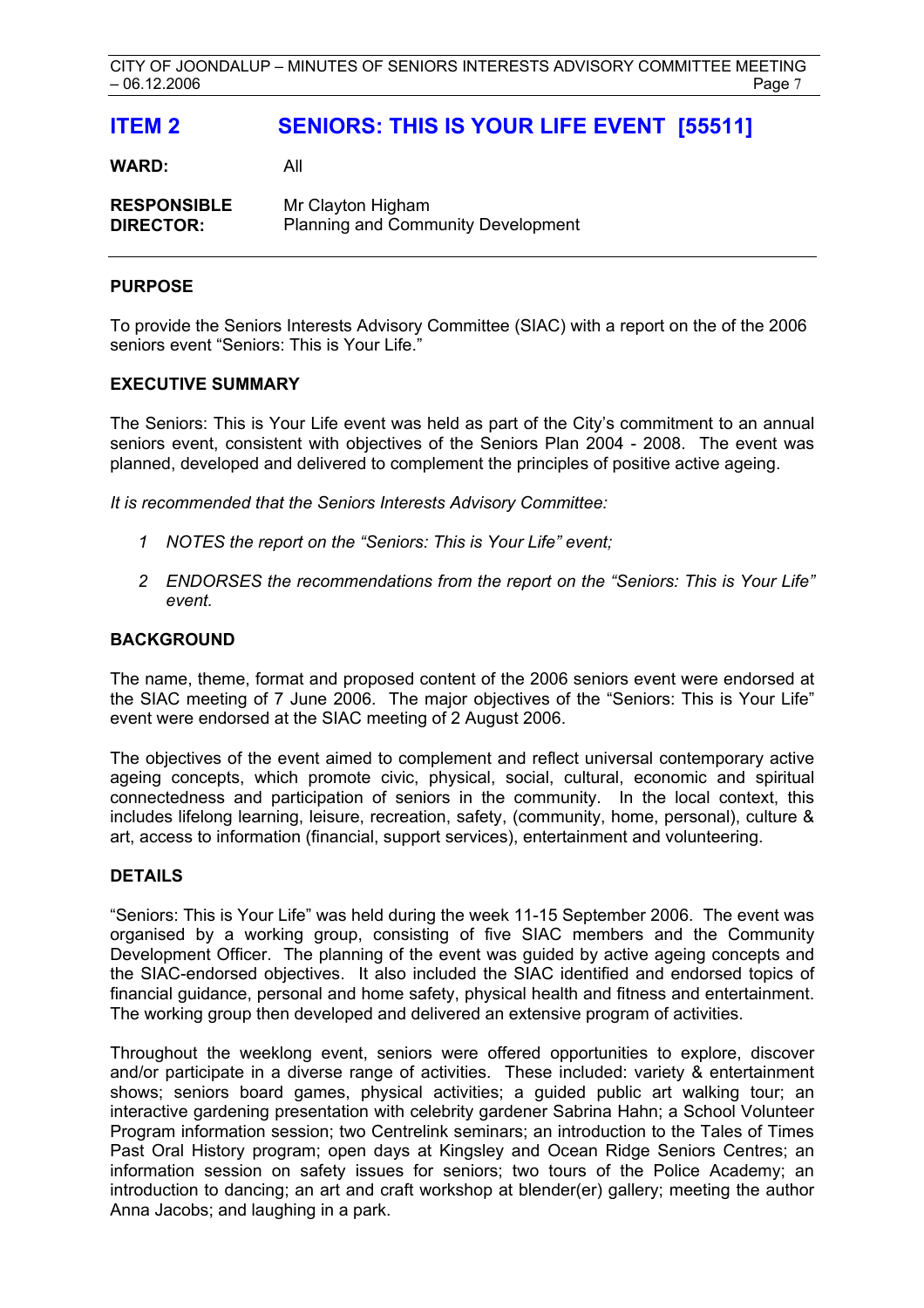Activities were held in a variety of accessible locations including Craigie Leisure Centre, Joondalup Library, Mawson Park, Fleur Freame Pavilion, the Police Academy, West Coast TAFE, blend(er) gallery, the Imperial Ballroom and Lakeside Joondalup Shopping City.

As well as scheduled activities, during the week, seniors were able to enjoy a special offer three-course lunch for \$12 at West Coast TAFE's Pavilion Restaurant. Other weeklong activities included a display at Lakeside Joondalup Shopping City and promotion of the Joondalup Volunteer Centre at Craigie Leisure Centre and Lakeside Joondalup Shopping City.

A working party from the SIAC was actively engaged in most aspects of the planning, development and delivery of the weeklong seniors event, playing a crucial role in ensuring that the event took place. Seniors actively participating in the whole event process ensured the delivery of an event "for seniors by seniors".

#### *Diversity of activities & events*

The diversity of activities provided during the event was extensive, ranging from physical and leisure activities through to social, cultural and financial information events.

# *Recommendation*

That the range and diversity of activities be continued in future senior's events.

# *Objectives*

The twelve objectives for the seniors event were related to the promotion of active ageing; the name of the event; the event timeframe; venues; presenters; showcasing existing activities/groups; external partnerships; internal partnerships; entertainment by seniors for seniors; encouraging intergenerational links; provision of cultural and art activities; and being inclusive and accessible.

These objectives were all met through the provision of an event that reflected active ageing concepts and the inclusion of issues identified by the SIAC, and a name chosen and endorsed by the SIAC. As determined by the objectives, the event was held over a week and activities occurred in various venues and locations throughout the community. A wide range of speakers provided opportunities for seniors to attend presentations on many topics and programs; the event showcased existing groups, activities and services i.e. the Police Academy, West Coast TAFE Pavilion Restaurant, Kingsley Seniors, Ocean Ridge Seniors, the Imperial Dance Studio, Library and Leisure Centre Programs, Centrelink information seminars and the Joondalup Volunteer Centre.

External and internal partnerships enabled the provision of a range of activities previously documented. Two variety shows by local entertainers provided entertainment for seniors by seniors at the Craigie Leisure Centre. The School Volunteer Program and Tales of Times Past provided the potential for seniors to participate in programs that work across generations. A guided public art walking tour and a workshop at blend(er) gallery were included in the program of activities to encourage seniors to access culture and art activities.

The program and posters for the event were widely distributed to medical centres, shopping centres, seniors centres, community groups, Customer Service areas, Libraries, Leisure Centres, peak seniors organisations and through electronic service provider networks. In addition, the event was promoted in the Have-A-Go Newspaper, the Joondalup Voice section of the community newspaper over three weeks and on Twin Cities FM Radio. The broad promotion and distribution of event programs aimed to ensure that event information would include and capture a wide target group of seniors (inclusive) whilst encouraging seniors with any special requirements to contact the City for assistance (accessible).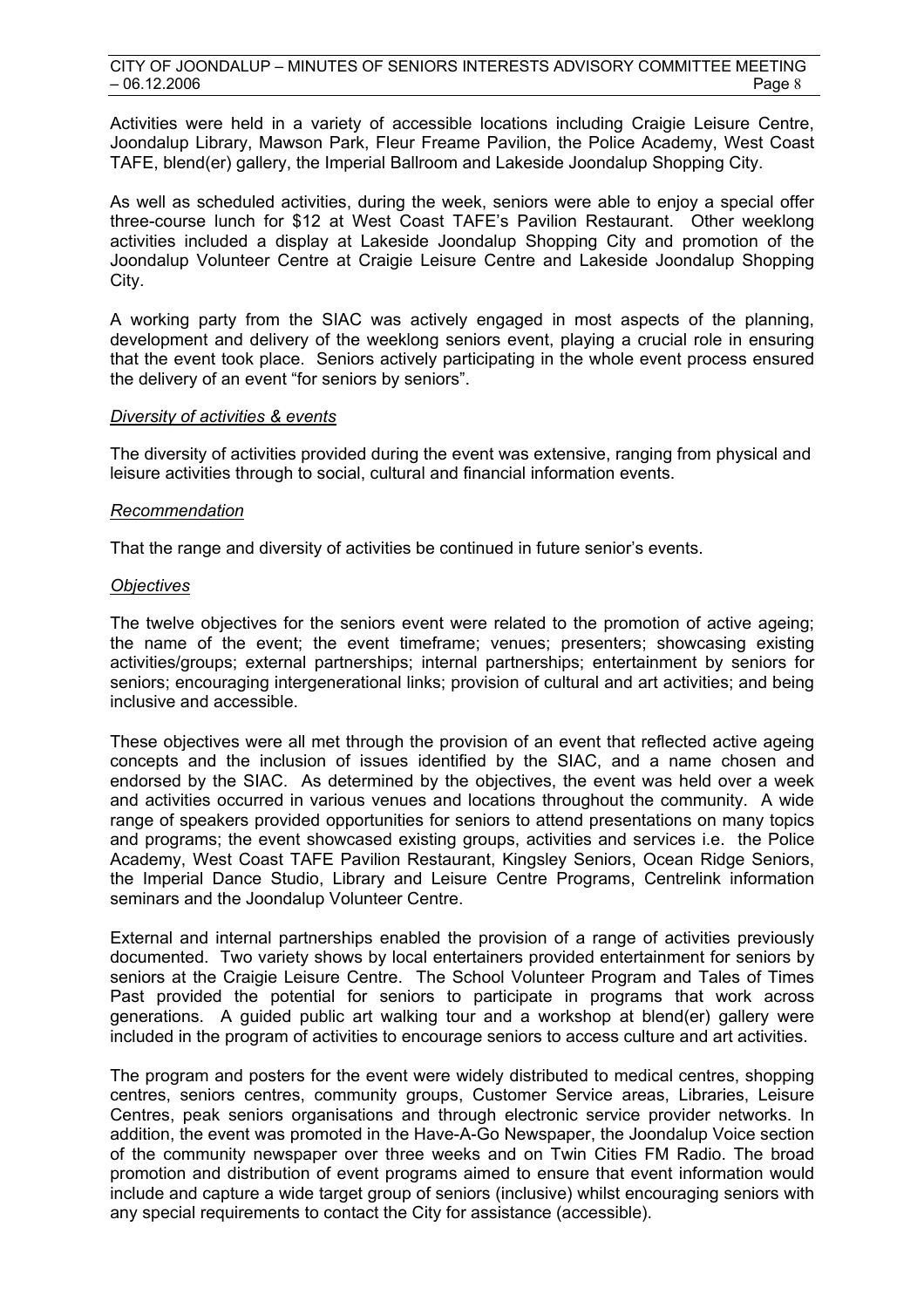# *Recommendation*

That the objectives developed for this 2006 event become a benchmark in planning future seniors events, being adapted when appropriate to reflect the changing needs of seniors identified by the SIAC as well as universal current and contemporary issues identified by peak seniors organisations such as the Office of Seniors Interests & Volunteering, Council on the Ageing and the World Health Organisation.

#### *Marketing & advertising*

The timeline allocated for planning and developing the event combined with scale of the event and the impact of factors beyond the control of the working group, resulted in some delay in distribution of the advertising material for the event.

# *Recommendation*

That the SIAC working party meets in February 2007 to commence the planning process for the next seniors event. At the same time, liaison begins with internal and external stakeholders / potential partners to ensure the delivery of high quality program of activities. That promotion of future events includes meeting with a whole range of seniors groups throughout the community, to engage these groups and their members in participating in future events as individuals and /or as a group.

# *Attracting participants to particular activities*

Some activities attracted more interest and participants than others; the activities that were social and fun focussed were better attended than those of a more "serious" nature such as seniors and safety, volunteering for a school based program and an interactive oral history program for seniors, that involves interaction with school children.

#### *Recommendation*

Given the worth of various activities and issues including those identified by the SIAC as well as acknowledged contemporary universal seniors issues, it is important that the working group explore a means of providing information for seniors in different and creative ways, which link the more thought-provoking issues within the context of enjoyable events and activities.

#### **Issues and options considered:**

Not Applicable

#### **Link to Strategic Plan:**

The seniors event is directly linked to the following key focus areas of the City's Strategic Plan –

#### Community Wellbeing

#### Outcome:

The City of Joondalup is recognised globally as a community that values and facilitates Lifelong Learning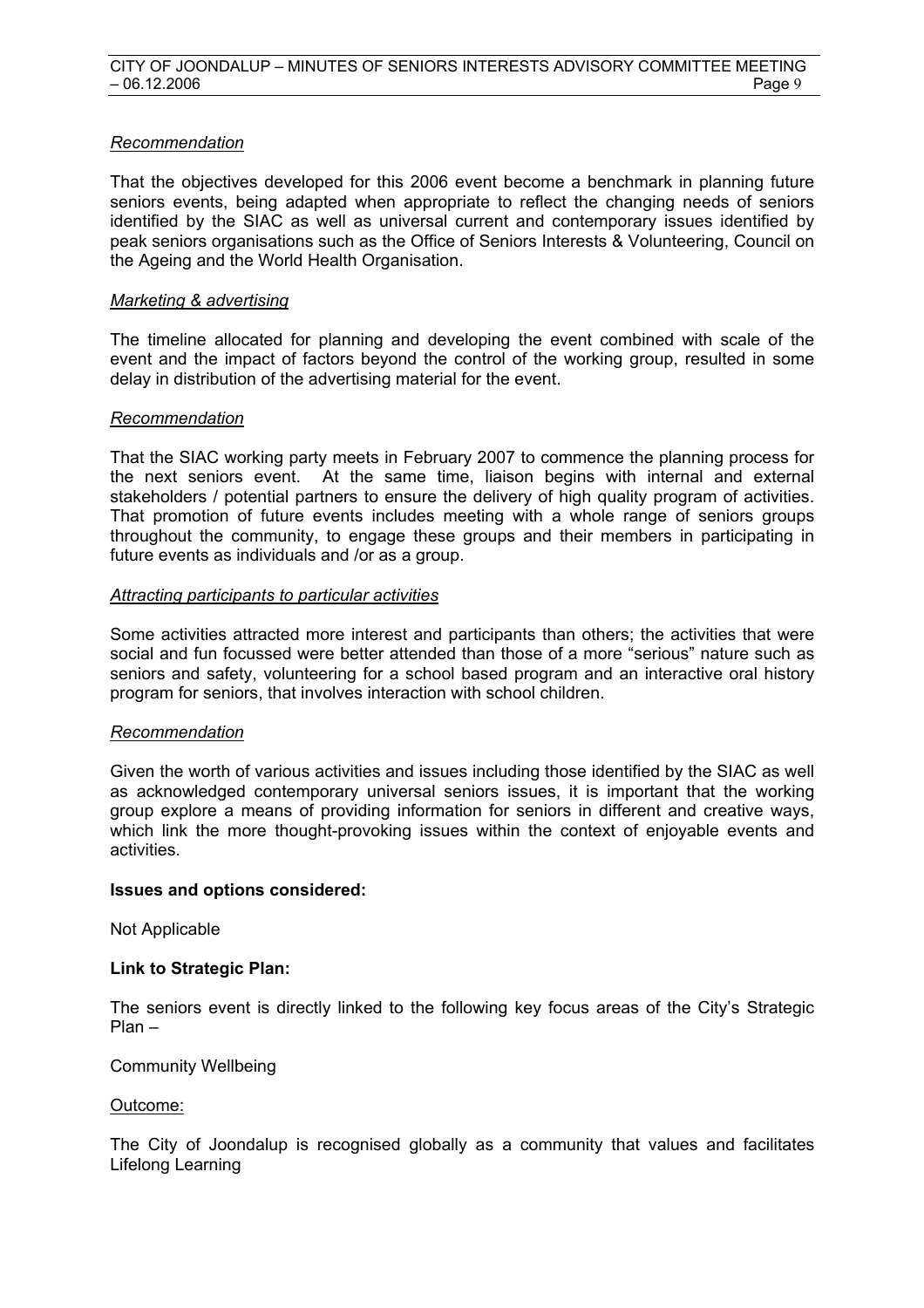# Objective 1.1:

To develop, provide and promote a diverse range of lifelong learning opportunities

Outcome:

The City of Joondalup provides social opportunities that meet community needs

#### Objective 1.3:

To continue to provide services that meet changing needs of a diverse and growing community

#### Strategy 1.3.1:

Provide leisure and recreational activities aligned to community expectations, incorporating innovative opportunities for today's environment

# Strategy 1.3.2:

Provide quality of life opportunities for all community members

# **Legislation – Statutory Provisions:**

Not Applicable.

# **Risk Management considerations:**

Not applicable

#### **Financial/Budget Implications:**

# **SENIORS: THIS IS YOUR LIFE BUDGET COSTS**

| <b>Presenter / Item</b>                         | Cost  |
|-------------------------------------------------|-------|
| Neville Collard - Welcome to Country            | \$200 |
| Sabrina Hahn                                    | \$385 |
| Vasanti Sunderland - Tales of Times Past        | \$300 |
| Grant Stone - Laugh WA                          | \$200 |
| Advertising - Joondalup Voice x 3 weeks         | \$560 |
| Sound Solutions - hire of equipment             | \$390 |
| Party Plus - helium balloons                    | \$115 |
| In - house printing $costs - program$ & posters | \$250 |
| Chris Kershaw - Hire of photographer for        | \$470 |
| event                                           |       |
| Have-A-Go newspaper advertisement               | \$262 |
| <b>Refreshments</b>                             | \$100 |
| Sundries (Gladioli for Dame Edna)               | \$75  |
|                                                 |       |
| Total Cost = \$3.307                            |       |

The costs for Seniors: This is Your Life event amounted to \$3,307; this is substantially below the \$5,000 allocated in the City's 2006/2007 budget for a seniors event. This represents excellent "value for money" for a five-day seniors event.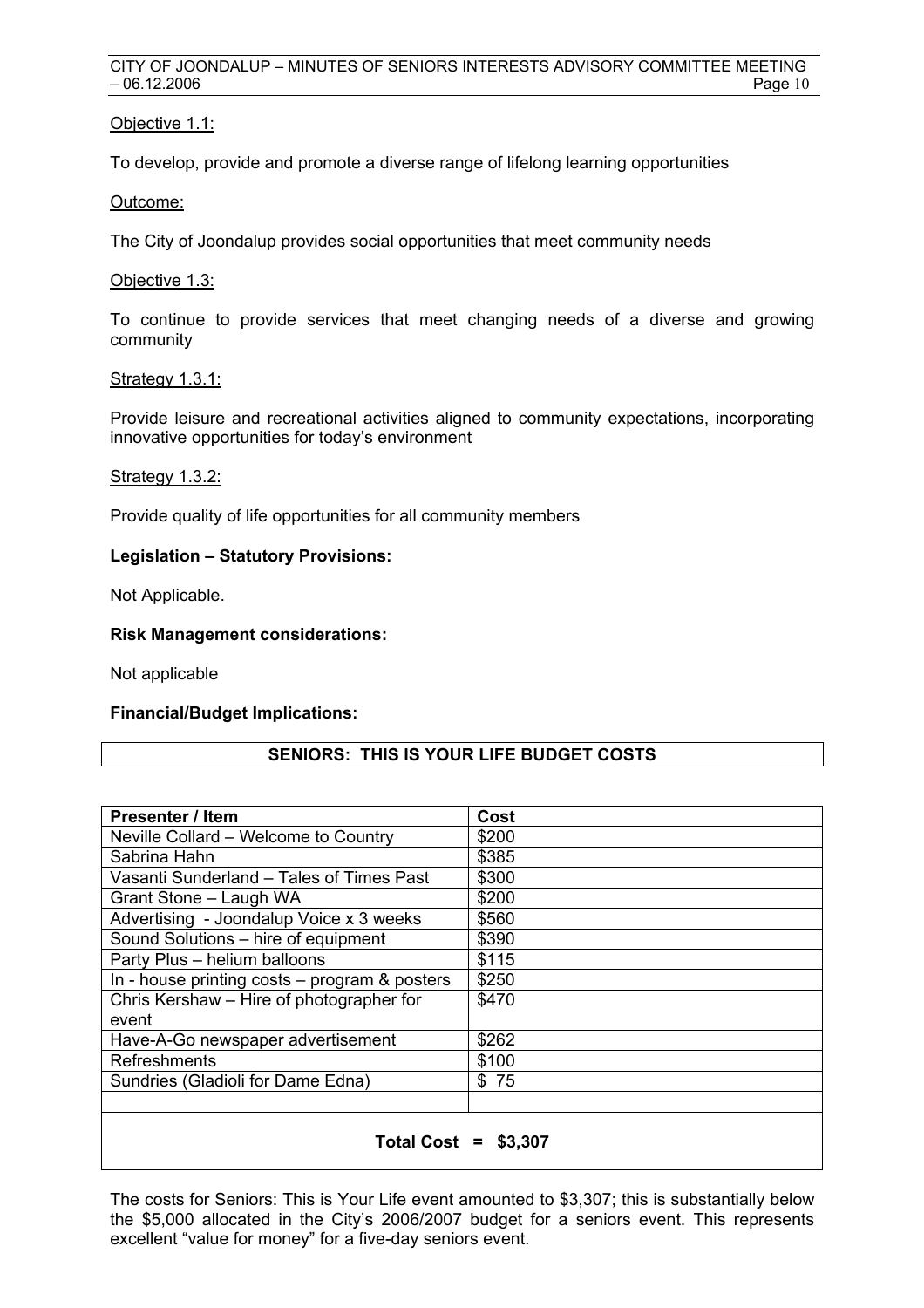A key reason for the low cost and value for this event can be linked with the SIAC working party following the three particular event objectives:

- To showcase or link in with existing activities and groups in the community;
- To involve external partnerships with appropriate agencies to provide relevant information and activities for seniors;
- To include internal partnerships with appropriate City areas, working in partnership with Library & Information Services, Culture & Arts, Leisure, Joondalup Volunteer Centre, Recreation and Marketing

This practice resulted in the promotion and provision of a wide range of existing external and internal activities at no cost for this event. These included:

- Variety show entertainers;
- Two Police Academy tours;
- Two Centrelink seminars;
- Kingsley & Ocean Ridge Club Seniors open days;
- Imperial Ballroom Dancing classes:
- Joondalup Community Arts Association workshop;
- West Coast TAFE week-long lunch special;
- Leisure Centre activities;
- Library activities games and "Meet the Author Anna Jacobs";
- Culture & Art Public Art Walking Tour

#### Recommendation

That \$5,000 be considered in the 2007/2008 budget deliberations to enable the City to provide a seniors event in 2007 and that the SIAC working group continue to be guided by the objectives, working with internal and external partners to showcase existing programs and activities in the community.

#### **Policy Implications:**

Not Applicable.

#### **Regional Significance:**

"Seniors: This is Your Life" was an event developed for residents of the City, guided by the SIAC and the SIAC working party, both of which comprise seniors and industry representatives from seniors agencies. However, the activities and presentations developed for this event are not exclusive to the City; they reflect universal issues, relevant for many seniors throughout the region, the wider metropolitan area and the state.

#### **Sustainability Implications:**

The participation of seniors in the planning, development and delivery of a seniors event in their community, is fundamental to the development and growth of a healthy, equitable, active and engaged and connected community. The event provided a range of activities which enabled seniors the opportunity to access educational information on leisure, recreation, cultural and social issues.

#### **Consultation:**

Not Applicable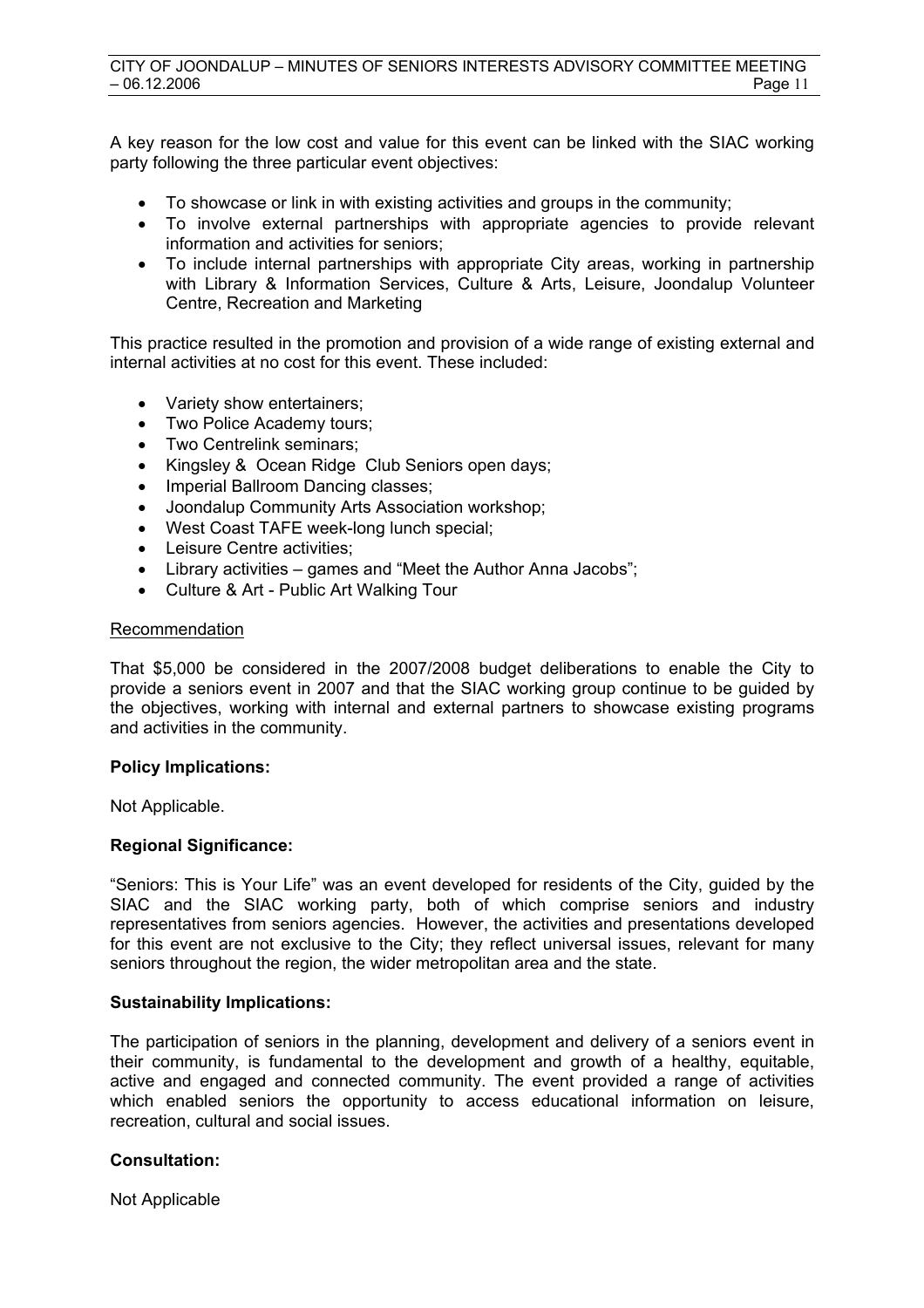# **COMMENT**

This report demonstrates how the program for the "Seniors: This is Your Life", together with the promotional process, complements the objectives which were endorsed by the SIAC. The program of activities reflected a holistic active ageing approach to the event, providing a wide range of activities designed to appeal to the target audience; seniors living in the City of Joondalup. The contribution of the SIAC working party members was a vital component in ensuring that the seniors event was delivered. Recommendations related to achievements and challenges are intended to improve the planning and development process for the 2007 seniors event, ensuring the delivery of an exceptional program.

# **ATTACHMENTS**

Attachment 1 "Seniors: This is Your Life" objectives.

Attachment 2 "Seniors: This is Your Life" program

# **VOTING REQUIREMENTS**

Simple Majority

**MOVED Ms Valerie Corey, SECONDED Cr Currie** 

**That the Seniors Interests Advisory Committee:** 

- **1 NOTES the report on the "Seniors: This is Your Life" event;**
- **2 ENDORSES the recommendations from the "Seniors: This is Your Life" report;** 
	- **(a) That the range and diversity of activities be continued in future seniors events;**
	- **(b) That the objectives developed for this 2006 event become a benchmark in planning future seniors events, being adapted when appropriate to reflect the changing needs of seniors identified by the SIAC as well as universal current and contemporary issues identified by peak seniors organisations such as the Office of Seniors Interests & Volunteering, Council on the Ageing and the World Health Organisation;**
	- **(c) That the SIAC working party, meets in February 2007 to commence the planning process for the next seniors event. At the same time, liaison begins with internal and external stakeholders / potential partners to ensure the delivery of an extensive high quality program of activities. That promotion of future events includes meeting with a whole range of seniors groups throughout the community, to engage these groups and their members in participating in future events as individuals and /or as a group;**
	- **(d) Given the worth of various activities and issues including those identified by the SIAC as well as acknowledged contemporary universal seniors issues, it is important that the working group explore a means of providing information for seniors in different and creative ways, which link the more thought-provoking issues within the context of enjoyable events and activities;**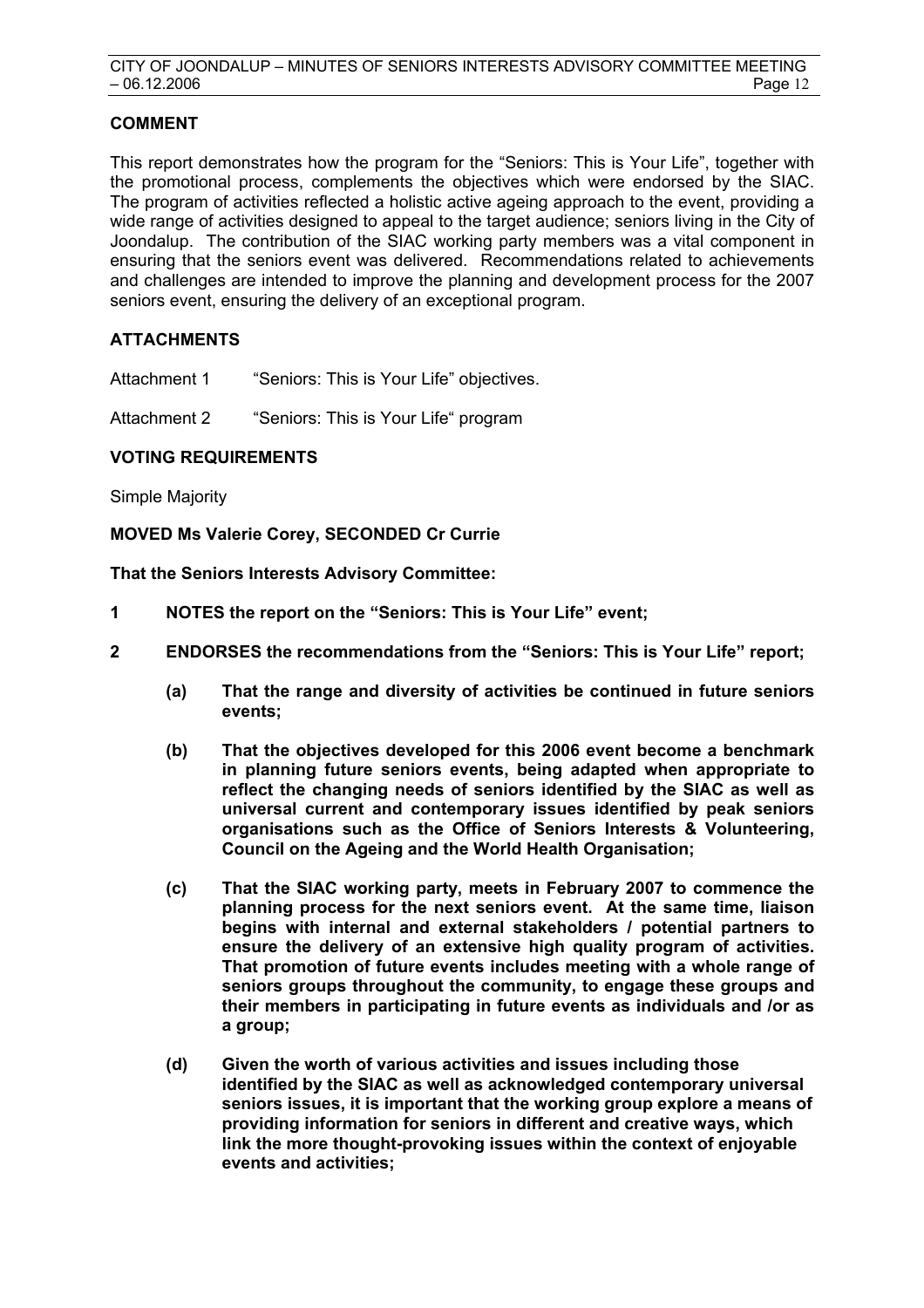**(e) That \$5,000 be considered in the 2007/2008 budget deliberations to enable the City to provide a seniors event in 2007 and that the SIAC working group continue to be guided by the objectives, working with internal and external partners to showcase existing programs and activities in the community.** 

Discussion ensued regarding the success of the working group for the seniors event and it was agreed that a working group be established for next year's event.

The Committee suggested that it would be beneficial to provide an estimated budget outlining the proposed expenditure for next year's seniors event. The estimated budget is to be provided at the next meeting to be held on 7 February 2007.

#### The Motion was Put and **CARRIED** (9/0)

**In favour of the motion:** Cr Currie, Ms Sharleen Mann, Mr Allyn Bryant, Ms Margaret March, Ms Patricia Geary, Ms Val Corey, Mr Kevan Rogerson, Ms Helen Attrill, and Ms Joy Coleman.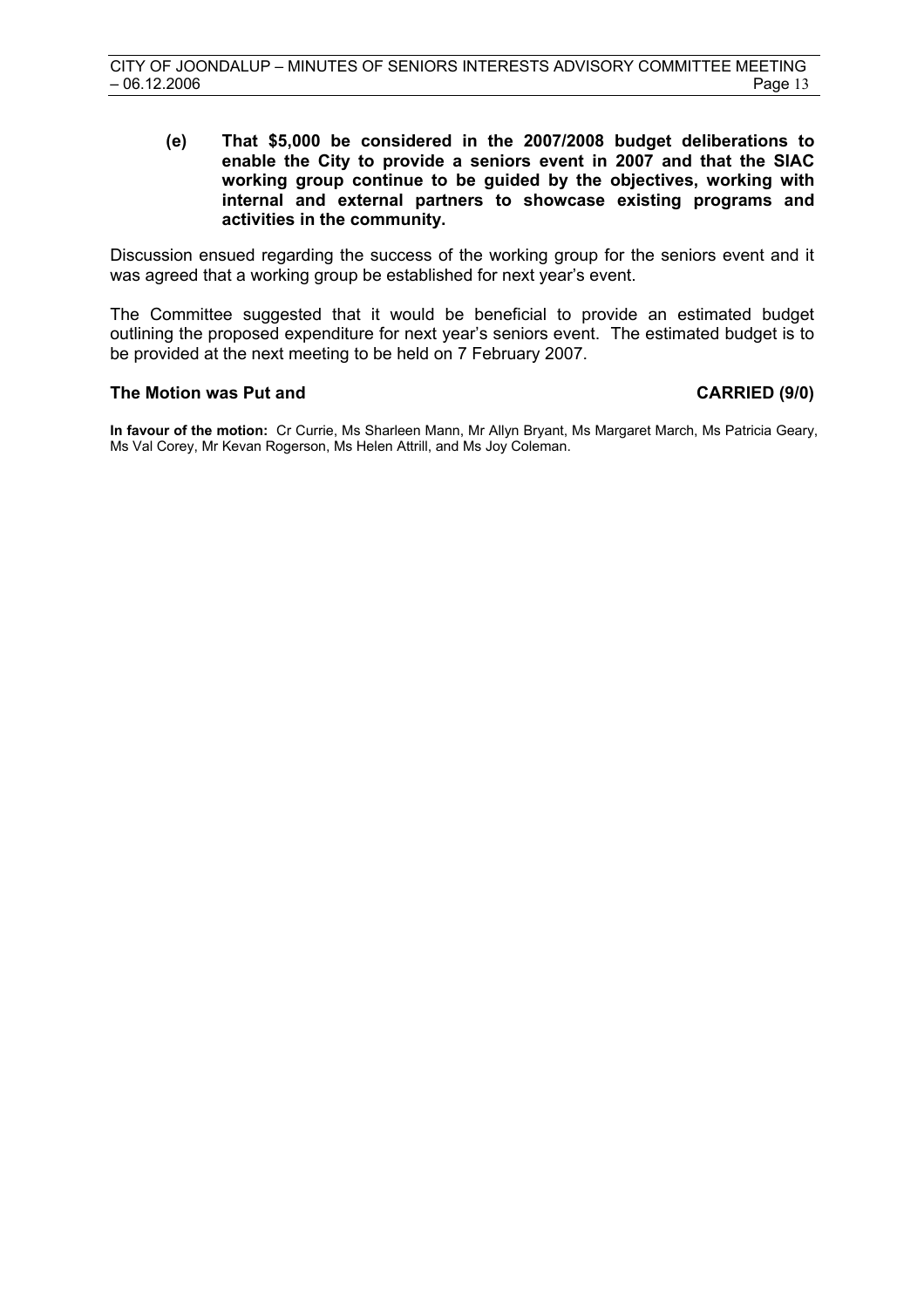This item is to be held over and presented at a future meeting due to Ms Vasanti Sunderland being unavailable.

# **ITEM 3 PRESENTATION - TALES OF TIMES PAST [55511]**

| <b>WARD:</b> | All |  |
|--------------|-----|--|
|              |     |  |

| <b>RESPONSIBLE</b> | Mr Clayton Higham                         |
|--------------------|-------------------------------------------|
| <b>DIRECTOR:</b>   | <b>Planning and Community Development</b> |

Vasanti Sunderland will attend the SIAC meeting to conduct a presentation on the Tales of Times Past Intergenerational Intercultural Oral History Program. The program evolved from Vasanti's extensive experience working with a wide range of people from diverse experiences and cultural backgrounds in her role as a Community Development Consultant/ Facilitator and Storyteller.

The vision of the program is to make a contribution to enriching communities through promoting participation, encouraging understanding and recognition of the value of all members of our community across all cultures and generations.

The aims of the program are to:

- Enable seniors to meet and celebrate shared and different histories;
- Promote interaction between generations within family structures:
- Establish a community resource of oral historians operating as independent groups available to schools, educational institutions, government and non-government agencies, business and community groups and the general public;
- Contribute to a greater understanding of the issues faced by each generation as well as the skills and experiences each can offer, by dispelling the stereotypical myths and fears held by different cultures and generations;
- Break down and reduce the isolation of seniors and age segregation in community activities.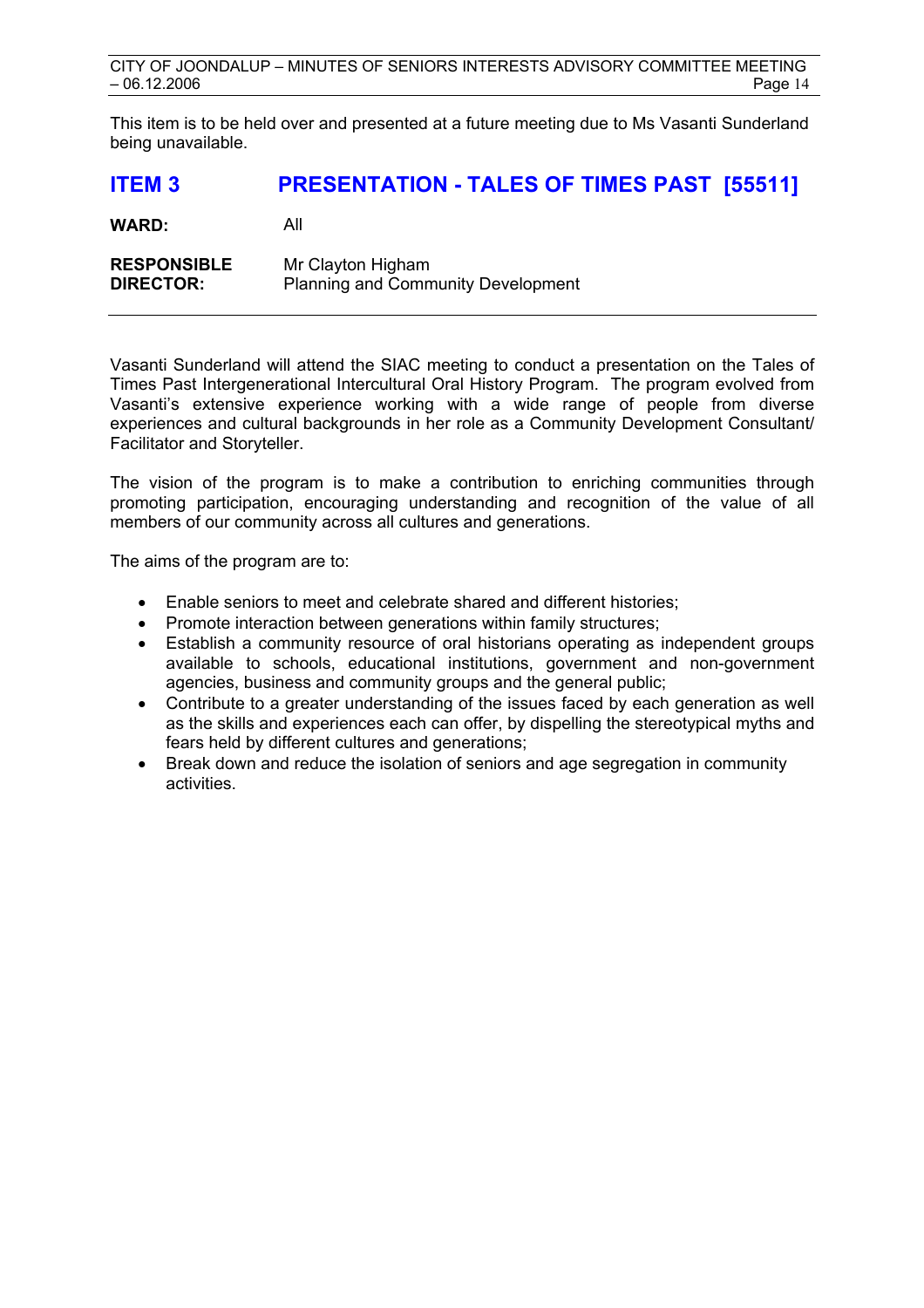# **ITEM 4 PRESENTATION – LOCAL STUDIES [55511]**

**WARD:** All

**RESPONSIBLE** Mr Clayton Higham **DIRECTOR:** Planning and Community Development

Barbara Hellriegel, Library Reference & Local Studies Officer will attend this SIAC meeting to provide the SIAC members with information about the Local Studies Collection in the Joondalup Library.

Local Studies have created a collection of information for budding historians and researchers, representing life throughout the region from early exploration to the City of today. Regular courses are held for family history enthusiasts with accessibility to a large collection of resources being available. A volunteer-driven oral history program enables community participation in the recording and preserving of history through recorded interviews.

This rich tapestry of history, which records the development of the City of Joondalup is expertly documented within the Local Studies Collection, located in the lower ground floor of the Joondalup Library.

Ms Hellriegel provided a power point presentation on the local studies and reference section of the Joondalup library. The committee was shown and advised of 18 historical books available at the library covering 22 suburbs. The books were compiled using oral history recollections from the earliest residents of each suburb.

Ms Hellriegel was thanked for her informative presentation.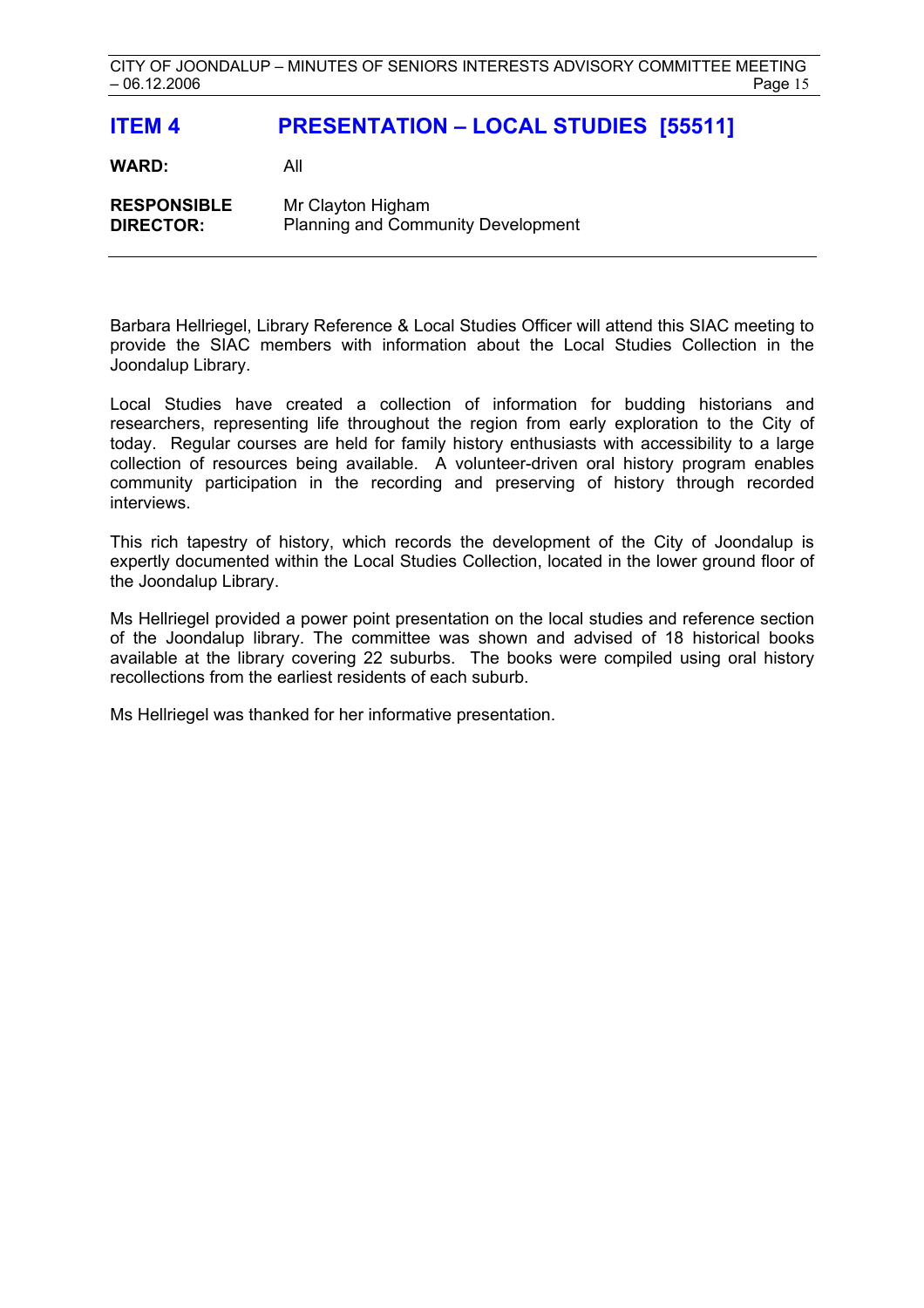*Cr Corr entered the meeting at 10.40 hrs.* 

# **ITEM 5 PRESENTATION – SENIORS PARTICIPATION IN 2007 JOONDALUP FESTIVAL [55511]**

| <b>WARD:</b> | All |
|--------------|-----|
|              |     |

| <b>RESPONSIBLE</b> | Mr Clayton Higham                         |
|--------------------|-------------------------------------------|
| <b>DIRECTOR:</b>   | <b>Planning and Community Development</b> |

The Acting Cultural Development Co-ordinator will attend this SIAC meeting to give a presentation about seniors' participation in the 2007 Joondalup Festival. It is envisaged that seniors' participation reflect contemporary trends; that seniors be actively involved in planning, organising and participating with Festival organisers, rather than have an event or activity provided for them.

Ongoing participation of seniors in the planning and implementation of the Joondalup Festival is a workable proposition, consistent with the spirit of the City's Access and Inclusion Plan and Active Ageing strategies, which encourage seniors to remain connected and engaged with their communities through civic, physical, economic, social and cultural activity and participation.

Dialogue has been ongoing since February 2006 between Officers and the organisers of the Festival to facilitate the concept of involving seniors in the planning and implementation phases of the Joondalup Festival and ultimately involvement and participation in the Festival. The SIAC is an appropriate place to commence and continue discussion about how this may be possible.

Recommendations from the SIAC meeting of 2 August 2006 are that Council:

- Undertakes a consultation process which enables seniors to contribute to the programming of the 2007 Joondalup Festival;
- Advertises for interested members of the community to participate in the planning process for the 2007 Joondalup Festival.

On behalf of Alex Marshall, Cultural Development Coordinator, Ms Gemma Carter, Arts Project Officer gave a presentation on the seniors participation in the 2007 Joondalup Festival.

Ms Carter spoke to the committee on various ways of seniors becoming involved in the Joondalup Festival. The three main areas highlighted were:

# **Festival Parade**

- Specific seniors entry
- Involvement via other community groups in the community

# **Community Dance Stage**

Highlights from last year's event included seniors being involved in:

- Square dancing
- Scottish country dancing
- Ballroom dancing
- Clog dancing

Other areas that seniors could become involved include bootscooting, fitness groups and local performing groups.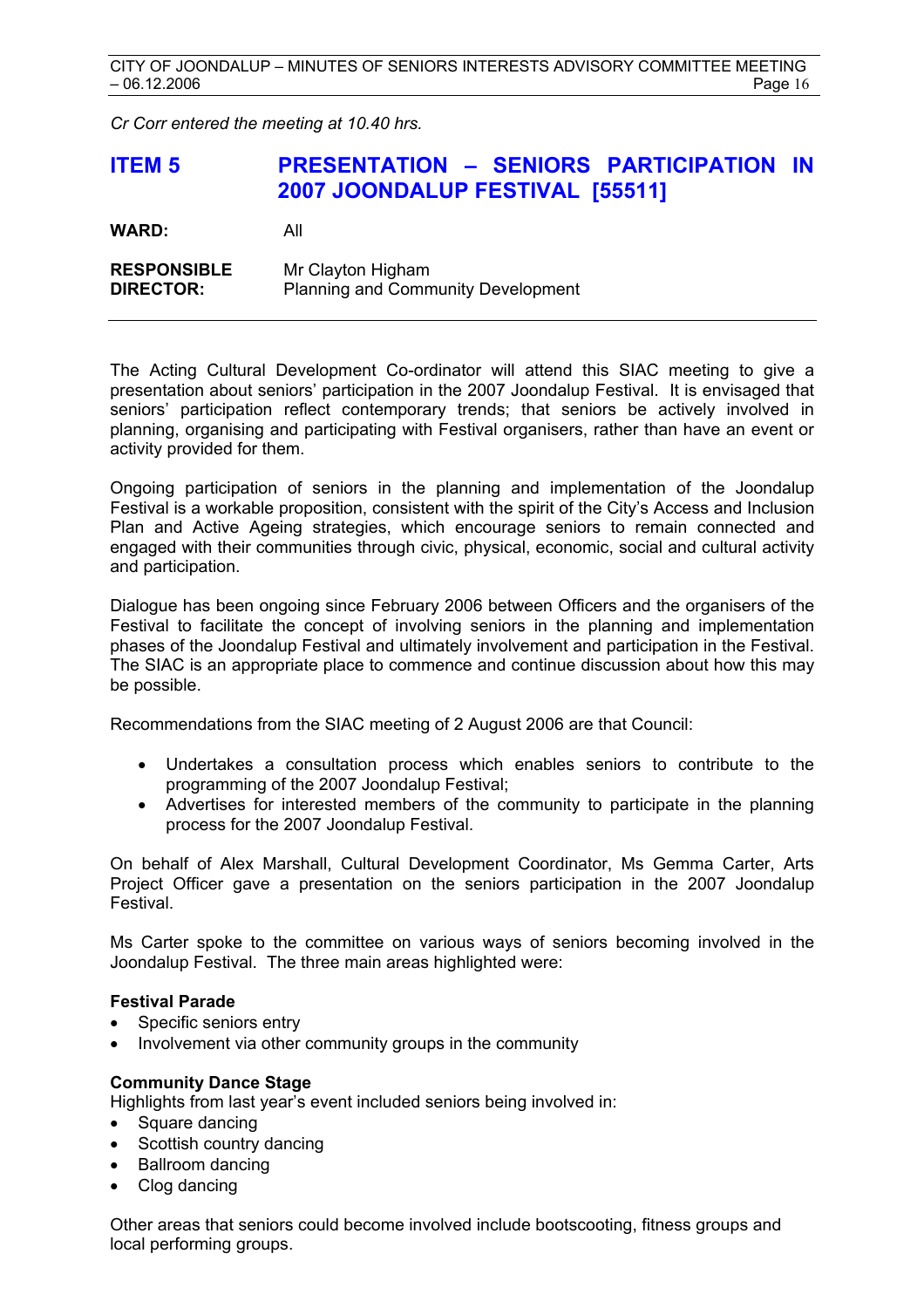#### **Volunteers**  Crowd marshalling Setting up assistance Security checking Manual labour including duties requiring no heavy lifting

There will also be seniors' involvement from the City of Joondalup's Eisteddfod including:

- Men in Harmony
- Seniors Moments Barbershop Quartet

Discussion took place regarding the possibility of handing out forms at the Joondalup Festival (possibly via the information tent) requesting mailing details from people interested in participating in the seniors event.

Discussion was held regarding the use of the CAT bus service during the Joondalup Festival. This possibility will be investigated and reported on at the next meeting.

Ms Carter was thanked for her informative presentation.